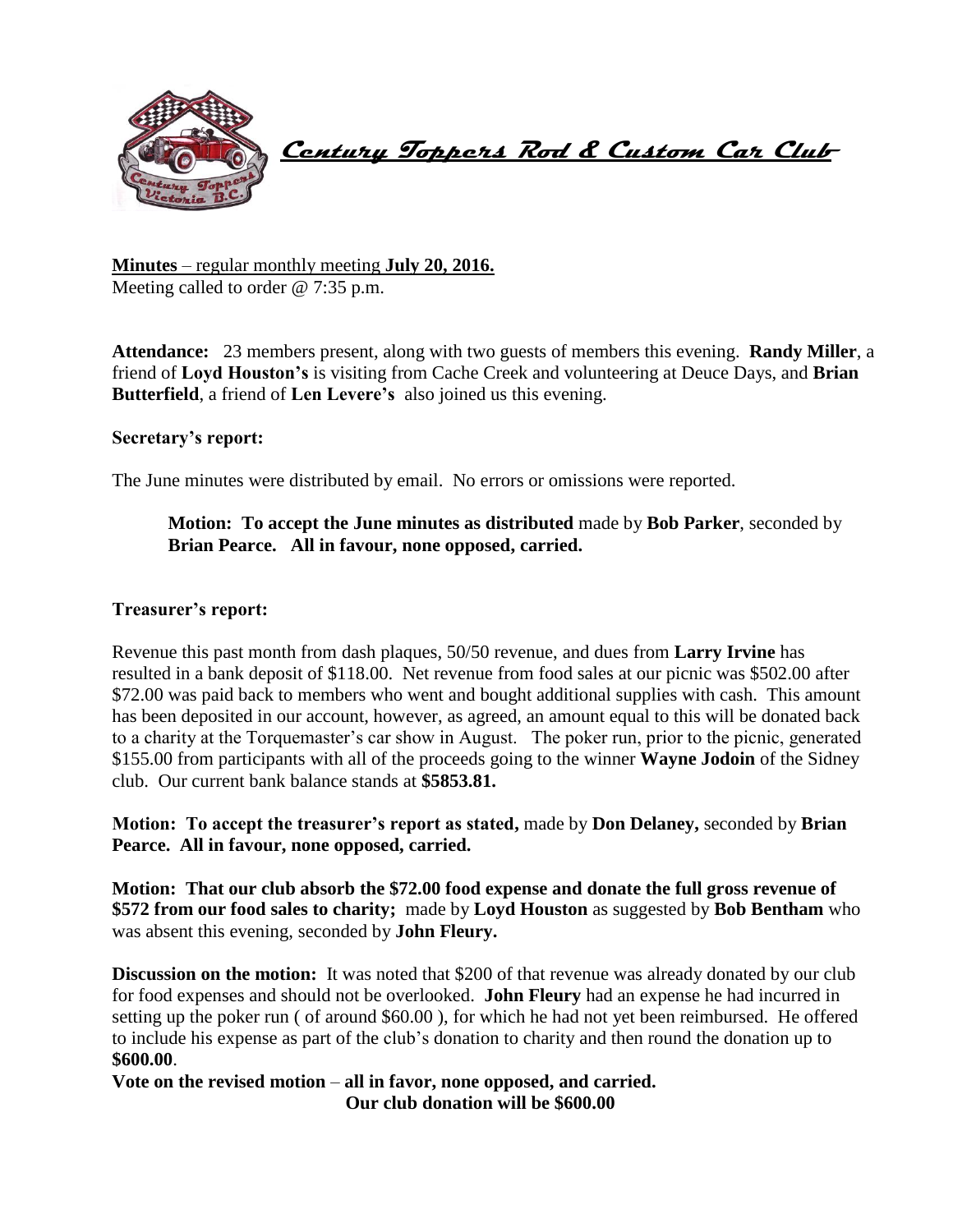## **Old Business:**

## **Rock n Roll for little Souls:**

This show generated a total of **\$22,000** for charity, with our club having 8 cars in this year's show. Loyd Houston had a copy of a video review of many of the cars as well as owner interviews, that local car guy, **Joe Scarfone** had put together in conjunction with Shaw Cable, who was one of the sponsors at the show. **Bill Campbell** will distribute this to the members thru the club mailing list.

## **Penticton Car Show:**

Rain was an issue, as all those cars that travelled to Penticton on Thursday, the 23<sup>rd,</sup> got wet. Not only on the outside, but many of the cars had inside leaks, which made the trip pretty uncomfortable. Once there, the weather improved considerably and by show day, it was sunny all day. **Bill Campbell** had bad luck, **again**, with his engine dying near Abbotsford, and after spending an hour on the side of the highway doing diagnostic with **James Robinson, i**t was discovered that a faulty roller lifter had broken apart and distributed one of the rollers, with all of its needle bearings, along with all the nasty metal bits thru the internals and into the sump. Killing the cylinder by removed the plug wire, the rockers, and the push rods, Bill and Carla **limped home again**. Not to be deterred, they jumped in the Lincoln SUV and headed back to the ferry, arriving at the motel at **3:30am** Friday morning. Nuff said.

The show was great and new member **Morrey Rozon** won for best Camaro.

### **Mission Raceway trip:**

**Saturday, July the 30<sup>th</sup>** is the designated date for this trip. A show of hands indicated 4 members were planning to go. **Len Levere** offered his van up as transportation.

### **Torquemaster's car show:**

The revised date for this show is Sunday, August  $14<sup>th</sup>$ . Our club will be looking after parking for this event again and about 20 volunteers are needed. Names of those who will help are **Bill Campbell, James Robinson, Bob Bentham, Loyd Houston, Mike Roy, Gord Strongman, John Fleury, Marlin Ball, Bob Rivers, Gary Sangara, Larry Colwell, Joe Hadley, Don Delaney, Don Wilson, Ken Black, Lyall Atkinson, Darrel Hanson, and Chris McKay.** A couple more are needed and **Bill Campbell** will ask for volunteers from people who were not at the meeting.

The organizers want to start parking cars in little earlier than last year, so meeting at the old Waddling Dog Pub at **6:15am** is important.

**B R E A K ---** 50/50 draw this evening won by **Len Levere** who won \$46.00 and graciously donated \$20 of his winnings back to the club. Thanks Len.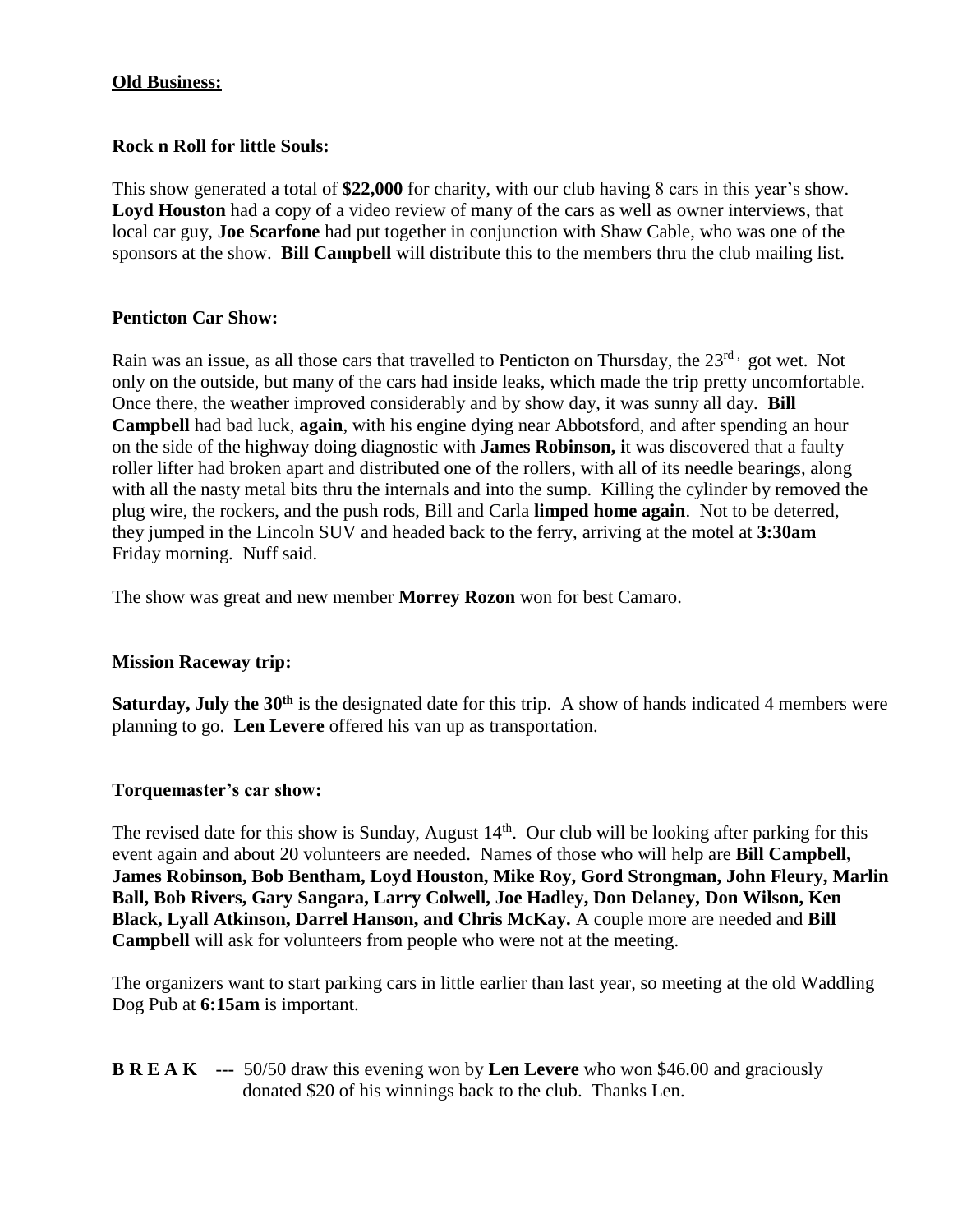### **Old Business cont'd:**

### **Deuce Days:**

All is set and the final pre-event meetings are done. **Al Clark** has put it in writing that he is retiring after this years show. His right hand man **Ed Polinsky** has also had enough, so the local volunteers should take pride in helping pull off this fabulous show for the last eight times. For those of you who are interested, the Coho will deliver a boatload of cars at both 2:00 and 7:00pm on Thursday the 21st, and the Days Inn on Belleville is the perfect spot for viewing. **Don Delaney,** dressed as the **"Mad Hatter"** will again be presenting the ladies in the cars, with a welcome rose and token gift.

For those of you who have volunteered to help park, its early to bed as arrival time at your station is set for **4:00 am** precisely Sunday morning.

## **Rod Run to Maple Bay:**

This road trip to not come together on the designated date of July  $10<sup>th</sup>$  and it has been suggested to hold it on either **Saturday, August 13th** or **Sunday, August 21st. Bill Campbell** will poll the members by email to choose a new date for this event.

### **New Business:**

**Upcoming car shows:**

**Saturday, July 30 -- Coombs Show & Shine Sunday, July 31 ----- Parksville at the park Friday – Sunday, August 5 – 7 ---- Sleepy Hollow rod run and show at Sechelt Sunday, September 4 --- Campbell River Show and Shine**

### **Honoring another Charter Member:**

Another one of our regular attending members was part of the initial membership that created our club back in 1957. **Larry Colwell** was a charter member along with **Bob Parker** back when the germination of our club was formed. **Bill Campbell** put forward for consideration the following motion:

**Motion: That the club formally recognize Larry Colwell from this day forth as an Honorary Lifetime Member of the Century Topper Rod & Custom Car Club;** made by **Bill Campbell,** seconded by **James Robinson.**

**All in favor, none opposed, carried.**